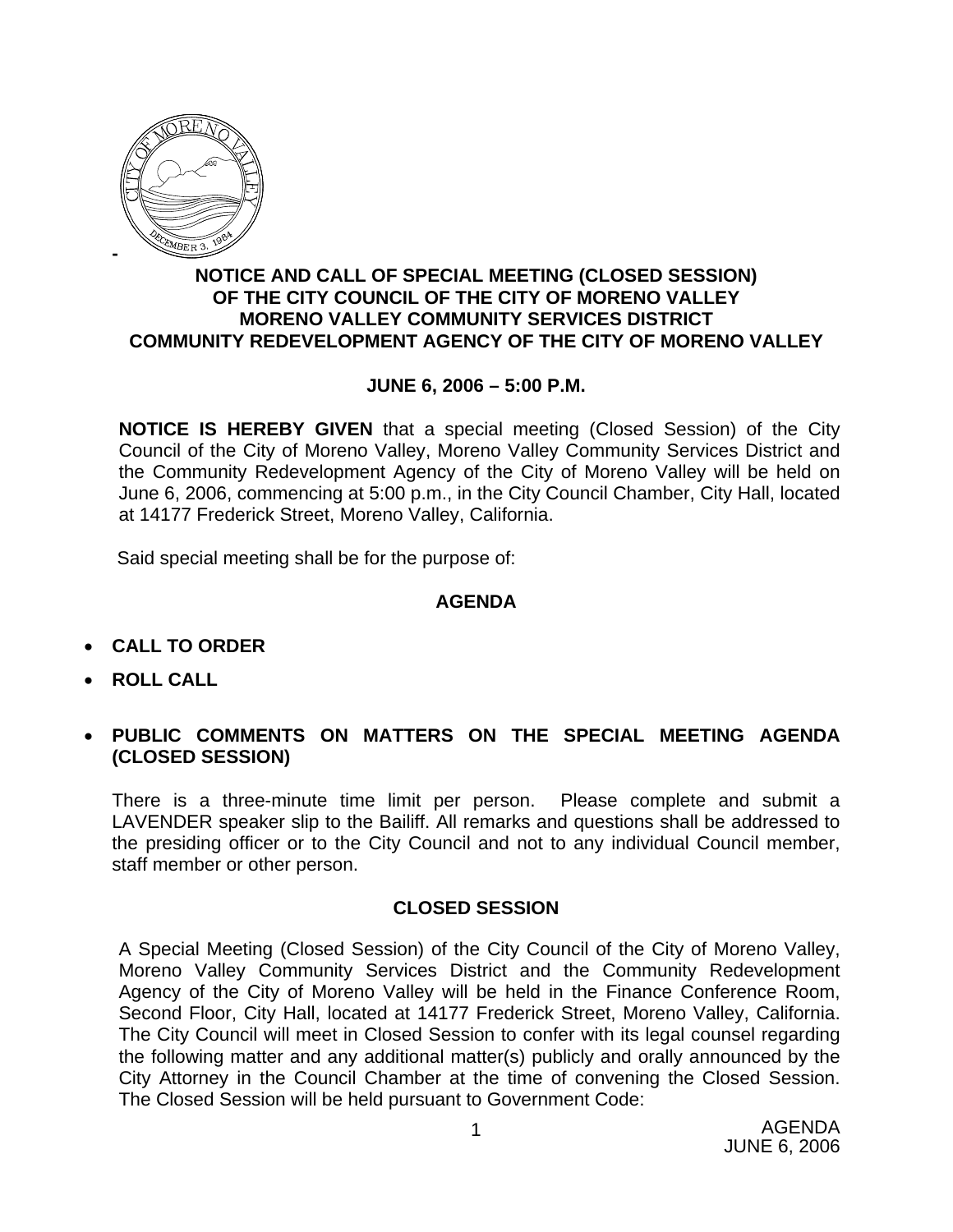- 1) SECTION 54956.9(a) CONFERENCE WITH LEGAL COUNSEL EXISTING LITIGATION
	- a) Case: *Rados v. City of Moreno Valley, et al.*  Court: Riverside Superior Court Case No.: RIC 425323
	- b) Case: *Monaco v. City of Moreno Valley, et al.*  Court: Riverside Superior Court Case No.: RIC 428221
	- c) Case: *Fitch v. City of Moreno Valley, et al.*  Court: Riverside Superior Court Case No.: RIC 414978
	- d) Case: *Webb v. City of Moreno Valley, et al.*  Court: Riverside Superior Court Case No.: RIC 426839
	- e) Case: *Theresa Fontno v. City of Moreno Valley, et al.* Court: Riverside Superior Court Case No. RIC 436322
	- f) Case: *Mireles & Beeler v. City of Moreno Valley*  Court: Riverside Superior Court Case No.: RIC 433878
	- g) Case: *Christine Mendez v. City of Moreno Valley, et al.*  Court: Riverside Superior Court Case No.: RIC 445967
	- h) Case: *Brenda McCoy v. City of Moreno Valley*  Court: Riverside Small Claims Court Case No.: RIS 178339
	- i) Case: *Mary Anne Ramirez v. City of Moreno Valley, et al.*  Court: Riverside Superior Court Case No.: RIC 444070
	- j) Case: *Daniels v. City of Moreno Valley, et al.*  Court: Riverside Superior Court Case No.: RIC 448239